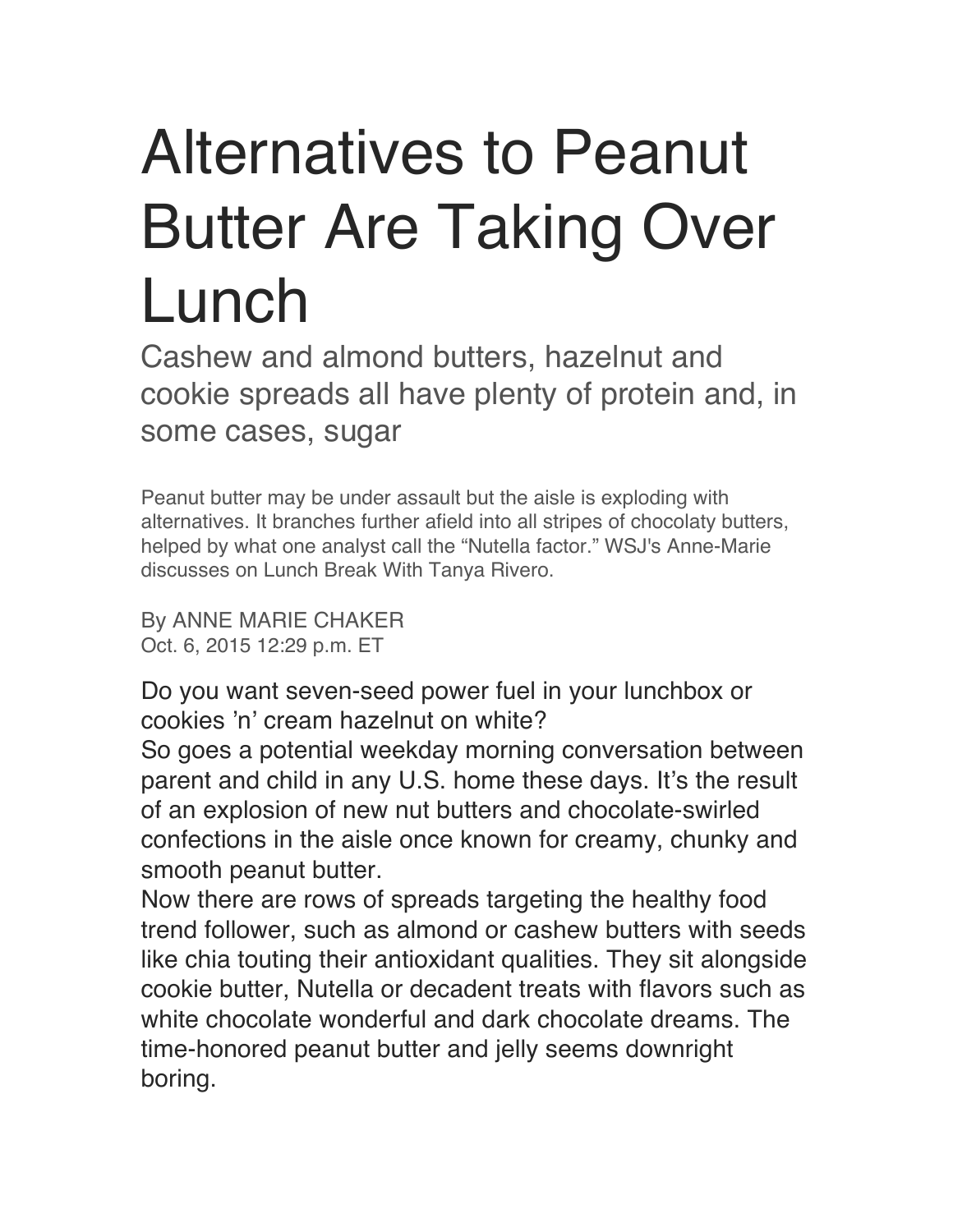Gina Ghertner, a Washington, D.C.-area mother, buys sunflower butter instead of peanut butter, partly because of restrictions at her children's school due to the prevalence of peanut allergies. She packs sunflower butter at least once a week for her three boys, 8-year-old Arjan, 4-year-old Gabriel and 2-year-old Jaimal. She usually spreads it with fig jam on two slices of whole-wheat bread. "The sunflower butter is a little more sweet" than peanut butter and combines nicely with the slight bitterness of the jam, she says.



Spreads, clockwise from top left: Jif Cookies 'n Cream Hazelnut, MaraNatha Dark Chocolate Almond, Barney Butter Raw and Chia Almond Butter, MaraNatha Roasted Cashew Butter, Jif Chocolate Cheesecake Hazelnut, Bonne Maman Strawberry Preserves (on knife), Organic NuttZo Seven Nut and Seed Butter, Organic Adriatic Fig Spread (on knife), Lotus Biscoff Cookie Butter (center) *PHOTO: MARKO METZINGER FOR THE WALL STREET JOURNAL, STYLED BY ANNE CARDENAS*

Nut restrictions at schools and daycare centers are driving interest in alternative spreads, food marketing and retail experts say. More than a third of U.S. school districts ban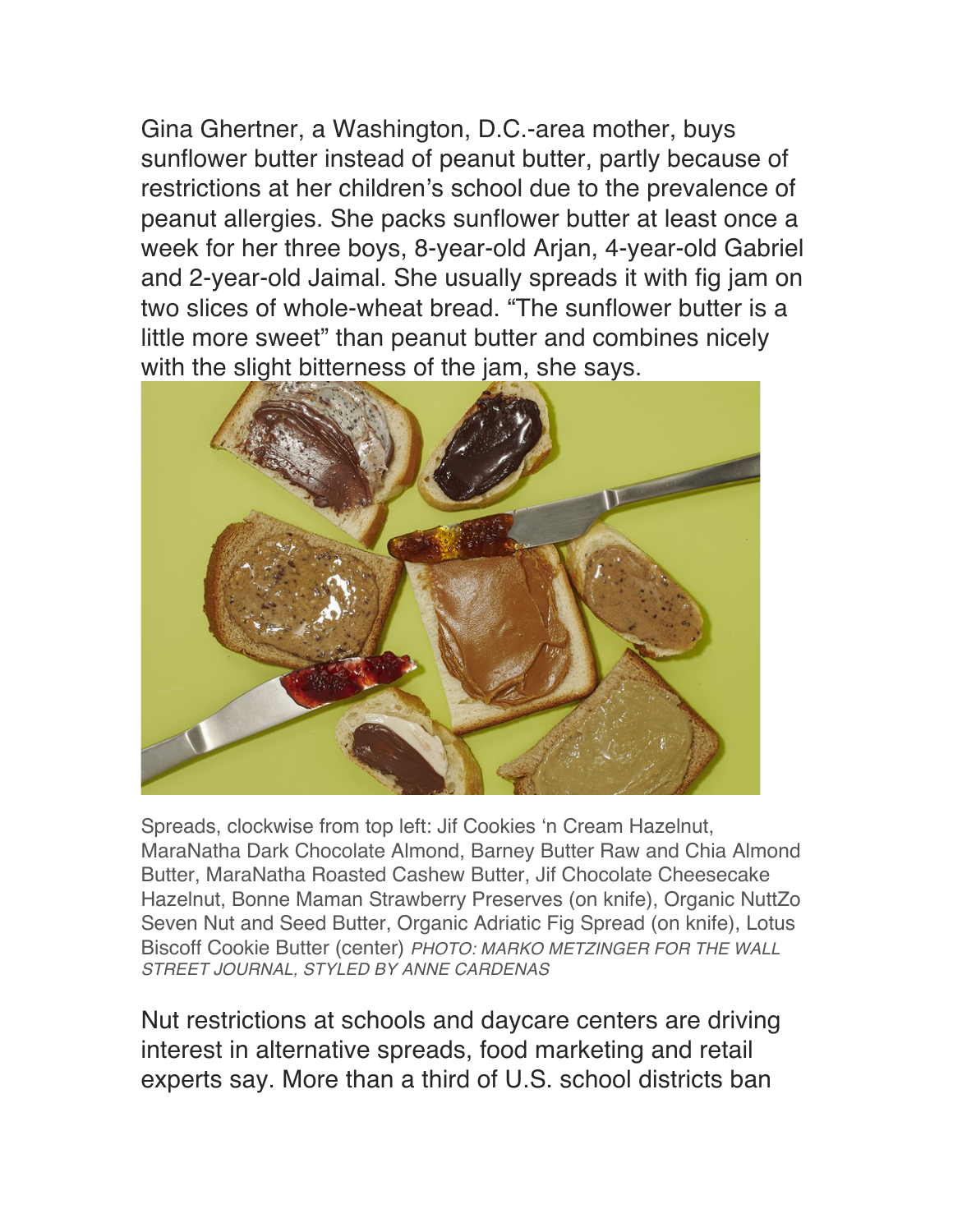certain foods, and 93% of those ban peanuts, according to a 2014 survey of 1,102 school districts by the School Nutrition Association. Peanuts are one of the food allergens most commonly associated with anaphylaxis, a potentially deadly reaction that impairs breathing. Tree nuts, which include almonds, were a distant second in the survey, cited by nearly 40% of districts.

According to Netherlands-based Innova Market Insights, which tracks new products, the number of new cashew and almond butters is growing while peanut-butter launches are declining. In the first eight months of 2015, peanut butter had a 45% share of nut butter launches, down from 58% in 2014, while almond butter's share grew to 26%, up from 20%. Overall, sales in the \$1.9 billion peanut butter market declined 4% in the year that ended Aug. 8, according to Chicago research firm IRI.

"The other big driver is the Nutella effect," says Lu Ann Williams, Innova's head of research. The Italian chocolatehazelnut spread has finally gone mainstream in the U.S., and food companies are introducing their own versions of the after-school treat.

Earlier this year, J.M. Smucker Co. 's Jif peanut-butter brand added two new hazelnut spreads—Chocolate Cheesecake and Cookies 'n Cream—to a lineup that also includes Chocolate and Salted Caramel. Jif also sells almond butter and cashew butter.

More flavor options mean more ways to serve and eat spreads throughout the day, says spokeswoman Maribeth Burns. Someone might spread peanut butter on a sandwich for lunch, she says, then reach for almond butter with fruit as a snack, and chocolate-hazelnut spread as a bedtime indulgence.

Consumers perceive a health halo around nuts because they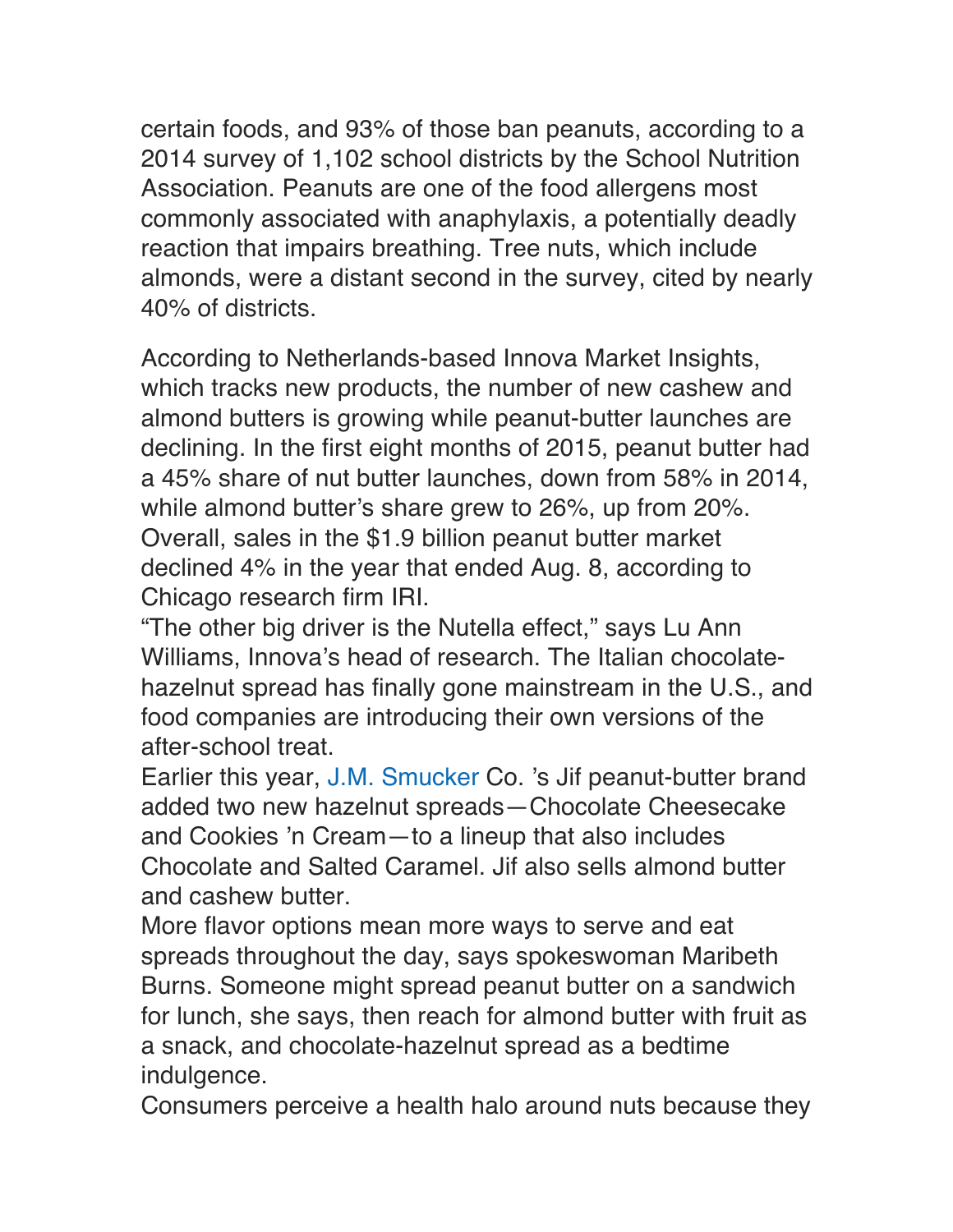are a great source of protein; benefits of unsaturated fats have given spreads a boost. Nut butters are "a hero food that have grown up in the shadow of all the positive nut marketing," says Kara Nielsen, culinary director at Sterling-Rice Group, a Boulder, Colo., consulting firm. Still, it's worth remembering that sugar is the first ingredient in Jif's chocolate cheesecake-flavored hazelnut spread. And Biscoff, a crunchy "cookie butter" from Lotus Bakeries, is made from Belgian cinnamon cookies that have been known as airline treats. "The cookies are first baked, then crushed, then mixed with vegetable oil, and that's really about it," says Idil Kozanoglu, direct marketing manager for Lotus Bakeries North America, the brand's San Francisco distributor.

Consumers may think they are reaching for something healthy with hazelnut butter, which manufacturers often combine with chocolate. But protein content tends to be much lower, and added sugars much higher, than peanut butter or almond butter. Consumers should look for oil separation in their nut butters, says Toby Smithson, a registered dietitian and spokeswoman for the Academy of Nutrition and Dietetics. The separation may make these spreads a bit more difficult to use, but it indicates fewer added ingredients. She also advises reading labels to find products with few or no added ingredients.

It is hard to beat plain old peanut butter for nutritional bang for your buck. A 16-ounce jar of Peter Pan crunchy peanut butter at Safeway in Silver Spring, Md., costs \$3.59, and each 2-tablespoon serving contains 200 calories, 16 grams of fat and 8 grams of protein. A 12-ounce jar of Jif creamy almond butter costs \$8.99 and a comparable serving has 190 calories, 16 grams of fat, and 7 grams of protein. U.S. almond production has declined in recent years resulting in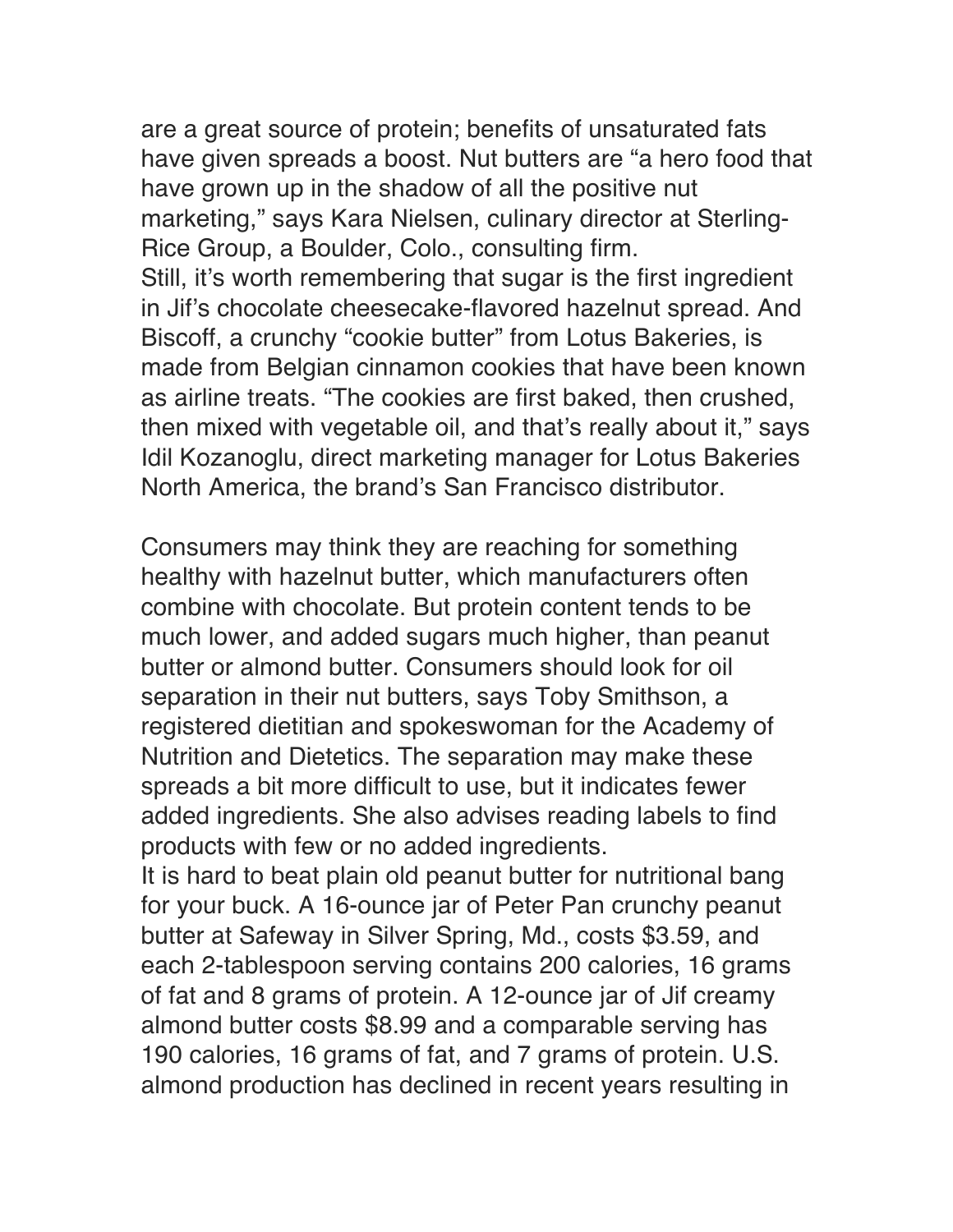higher prices, according to the U.S. Agriculture Department. NuttZo's Original Peanut Seven Nut & Seed Butter, made with cashews, peanuts, hazelnuts, sunflower seeds and flax seeds, costs \$14 or more for a 16-ounce jar. Power Fuel, a peanut-free version, costs \$17 or more a jar. Hain Celestial, which makes MaraNatha almond butter, says their research shows more shoppers are ditching bread and crackers and eating nut spreads straight out of the jar. "With spoons becoming the instrument for nut butter, it makes sense for more indulgent and unique varieties to come into the space," says Maureen Putman, president of grocery and snacks. Plus, there are no extra calories and carbohydrates from bread.

MaraNatha has launched a dark-chocolate almond spread, followed by maple almond, caramel almond, coconut and coconut-almond spreads. She says because consumers view the almond spreads as a natural food, with 4 to 5 grams of protein per 2-tablespoon serving, "you don't feel guilty." Barney Butter almond butters now offer more grown-up variations, including Vanilla Bean and Espresso, Cocoa and Coconut, and Honey and Flax. Dawn Kelley, a co-owner of Barney & Co. California, based in Fresno, says she experimented in her kitchen to come up with combinations she thought would be "craveable." She says one of her favorite sandwiches is brie cheese and sliced pears, with Honey and Flax almond butter.

Juli Dimos, creative director at a Denver marketing agency, says at any given time she'll have five jars of nut butter in her fridge and pantry. Currently, she has two jars of almond butter, one of cashew butter and one of coconut-peanut butter. That one is "like candy," she says, and she keeps it hidden from her children, 12-year-old Lucy, 10-year-old